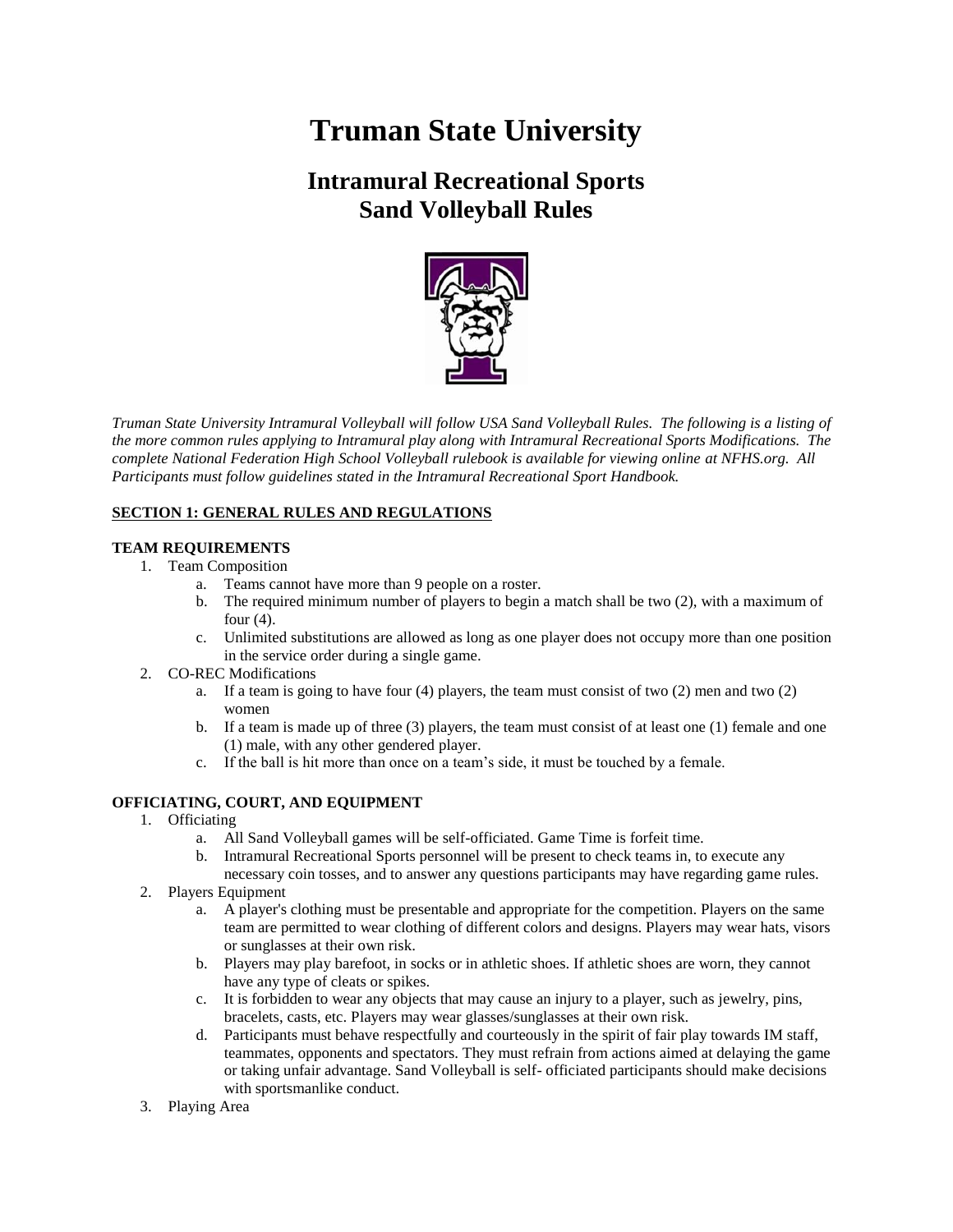- a. Lines on the court:
	- i. Boundary lines consist of two sidelines and two end lines which mark the playing court. The center line divides the playing court into two square team courts, but is not marked.
	- ii. All lines are considered to extend indefinitely.
	- iii. It is the players' responsibility to assure that all lines are in their proper location prior to the start of each play. Lines moved during play do not cause the rally to stop.
	- iv. If teams cannot determine whether a ball lands in or out of bounds, a replay shall occur.
- b. Service Zone:
	- i. The service zone is behind the end line and between the extensions of the sidelines and extends to the end of the free zone.

## **SECTION 2: GAMEPLAY AND PROCEDURES**

#### **GAMEPLAY**

- 1. Scoring
	- a. A team wins the match by winning best 2 out of 3 games.
	- b. A team wins a game by being the first team to score 21 points with a minimum lead of 2 points.
		- i. If a third game is necessary, the winner will be the first team to score 15 points with a minimum lead of two points.
	- c. Rally scoring will be used for all games. A point will be awarded for each serve. The winner of a point will also be awarded the next service.
	- 2. Game Play
		- a. Coin Toss:
			- i. Before the first game and before each deciding game, the game supervisor will conduct a coin toss in the presence of the team captains. Rock/Paper/Scissor is an alternative option
			- ii. The winner of the coin toss chooses either: to select to serve or receive service of the first ball or the side of the court on which to start the game.
			- iii. The loser takes the remaining alternative and, for the second game in a 2 out of 3 match, gets to select from the above choices.
		- b. Rotation Order:
			- i. The rotation order specified by the starting lineup must be maintained throughout the game.
		- c. Players Position at the Time of Service:
			- i. Players may be anywhere within their court.
		- d. IN/OUT of Bounds:
			- i. Ball in Bounds: A ball is "IN" when its first contact with the ground is on the playing court or on a boundary line/rope.
			- ii. Ball out of Bounds: The ball is "OUT" when:
				- 1. its first contact with the ground is completely outside the playing court, and it does not cause boundary lines to move
				- 2. it completely crosses the net outside the posts or under the net after the attacking team's third contact; or it touches an object out of play.

## **VOLLEYBALL TERMS AND DEFINITIONS**

- 1. Playing the Ball
	- a. Team Contacts:
		- i. Each team is entitled to a maximum of three contacts to return the ball to the opponents. A player may not contact the ball two times consecutively except during or after blocking or at the team's first contact.
			- 1. Blocking does not constitute a team contact, and any player may make the first contact of the ball after the block.
		- b. Simultaneous Contacts:
			- i. If two opponents simultaneously contact the ball over the net, the ball remains in play and the team receiving the ball is entitled to another three hits. If such a ball lands out of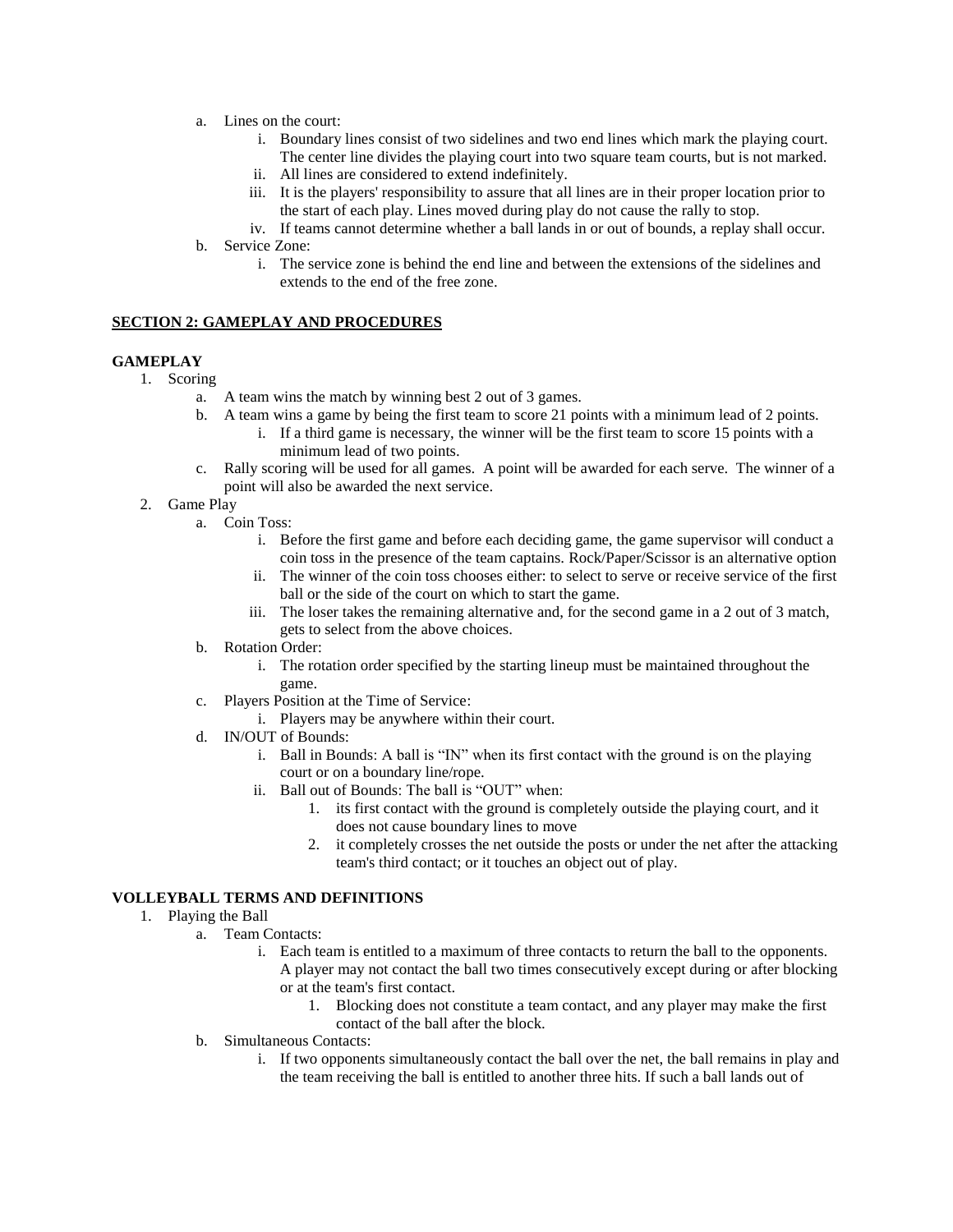bounds, it is the fault of the team on the opposite side of the net from where the ball lands.

- c. Assisted Hit:
	- i. A player is not permitted to take support from a teammate or any object in order to reach the ball. However, a player who is about to commit a fault may be stopped or held back by a teammate.
- d. Characteristics of Contact:
	- i. A player may touch the ball with any part of the body.
		- 1. The ball must be contacted cleanly and not held (including lifted, pushed, caught, carried or thrown).
			- a. The ball cannot roll or come to rest on any part of a player's body.
			- b. An exception is allowed during the defensive play of a hard-driven ball, which is an attack-hit or blocked ball traveling at a high rate of speed. In that case, the ball may be momentarily lifted or pushed, providing that the attempt is one continuous motion and the player does not change the direction of the motion while contacting the ball.
			- c. A contact of the ball with two hands, using the fingers to direct the ball, is a set.
				- i. A player may set the ball in any direction, provided that the ball is contacted simultaneously by both hands and does not visibly come to rest.

- 2. Ball at the Net
	- a. Ball Crossing the Net:
		- i. A ball directed to the opponent's court must go over the net within the crossing space above top of the net and between the posts and their imaginary extensions.
	- b. Ball Touching the Net:
		- i. The ball may touch the net while crossing the net including during the service (LET SERVE). A serve that touches the net and travels into the opposite court is NOT a fault, it is good.
	- c. Ball in the Net:
		- i. A ball driven into the net may be recovered within the limits of the three team contacts.
- 3. Player at the Net
	- a. Reaching Beyond the Net:
		- i. While blocking, a player may touch the ball beyond the net, provided they do not interfere with the opponent's play, before or during the attack-hit.
		- ii. A player is permitted to pass his/her hand(s) beyond the net after an attack-hit, provided that the contact was made within his/her team's playing space.
		- iii. Within the limits of the three team contacts, a player may contact a ball that has crossed the net below the net (or outside the posts) in an attempt to recover a ball that has not been contacted by the opponents.
	- b. Penetration into Opponents Playing Area:
		- i. Players may partially or completely cross the center line below the net or outside the poles, either before, during or after a legal play of the ball, provided that this does not interfere with the opponent's play.
		- ii. Incidental contact with an opponent is ignored, unless such contact interferes with the opponent's opportunity to play the ball.
		- iii. While opposing players are not required to avoid the ball or the player, they cannot intentionally interfere with any legal attempt to play the ball on their court.
		- iv. If a player crosses the center line and interferes with an opponent during the continuation of a play, it is a fault.
	- c. Contact with the Net or Posts:
		- i. It is a fault for a player or a player's clothing to touch any part of the net.
			- 1. Exceptions are: Incidental contact of the net by a player's hair or If a player's hat, visor or glasses fall off during play and then contacts the net.
		- ii. When a ball is driven into the net or the wind blows the net and causes the net to touch a player, no fault is committed. Once a player has contacted the ball, the player may touch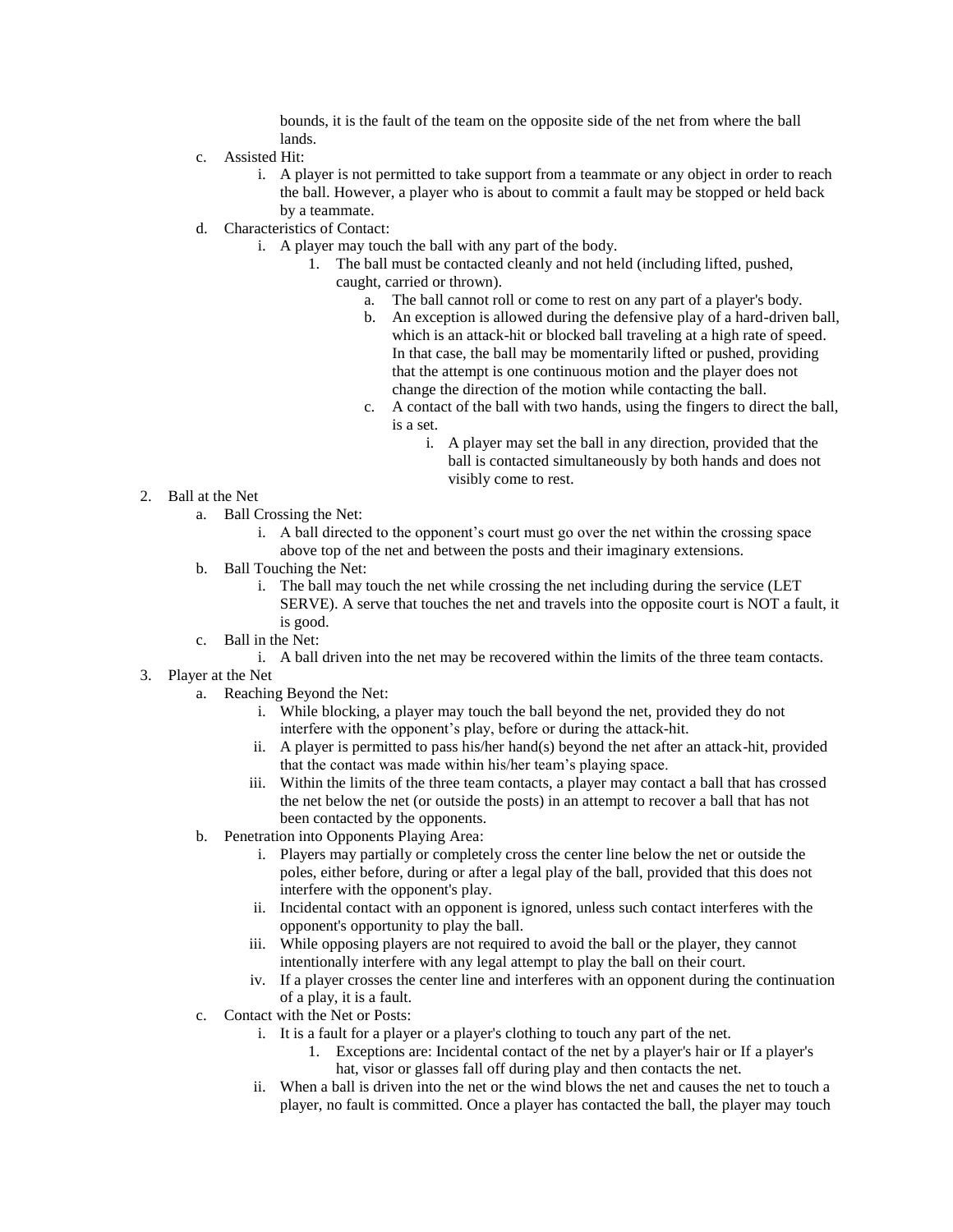the posts, ropes or any other object outside the total length of the net, provided that it does not interfere with play.

- 4. Service
	- a. Definition:
		- i. The service (or serve) is the act of putting the ball into play by the serving player in the service zone.
	- b. Service Order:
		- i. If the serving team wins the rally or a replay is directed, the player who served the previous rally serves again. If the serving team loses the rally, the next server on the receiving team serves the ball.
	- c. Authorization of Service:
		- i. It is the responsibility of the server to assure that both teams are ready for service and to announce the score. A player on the receiving team may stop play when not ready for a service as long as no attempt to play the ball is made. In this case, the rally is canceled and replayed. Misuse of this privilege is Unsportsmanlike conduct.
	- d. Execution of Service:
		- i. The server may move freely behind the end line. At the moment of the service or take-off for service, the server must not touch the ground outside the service zone. The player's foot may not go under a boundary line. After the service contact, the player may land on the court or outside the service zone. The server contacts the ball with one hand or any part of the arm after clearly tossing or releasing the ball and before the ball touches the playing surface.
	- e. Service Attempt:
		- i. If the server releases/tosses the ball for service but does not attempt to complete the service motion, the server will let the ball hit the ground and does a re-serve/toss. A player may only receive one such replay/re-toss during anyone term of service.
	- f. Screening:
		- i. The server's teammates must not prevent the opponents, through screening, from seeing the server or the path of the ball. On an opponent's request, a player must move sideways, bend over or bend down.
- 5. Attack Hit
	- a. Definition:
		- i. All actions to direct the ball towards the opponent's playing area, except in the act of serving and blocking, are considered to be attack-hits.
		- ii. An attack-hit is completed the moment the ball completely crosses the vertical plane of the net or is touched by a blocker.
		- iii. A player may contact an attack-hit at any height, provided that contact with the ball is made within the player's own playing space.
	- b. Attack Hit Faults:
		- i. It is a fault when a player completes an attack-hit on the opponent's service, if the ball is entirely above the height of the net
- 6. Block
	- a. Definition:
		- i. Blocking is the action of player(s) close to the net to deflect the ball coming from the opponent by reaching above the height of the net.
	- b. Hits by the Blocker:
		- i. The first hit after the block may be executed by any player, including the player who touched the ball at the block.
	- c. Block within Opponents Space:
		- i. In blocking, the player may place his/her hands and arms beyond the net provided that action does not interfere with the opponent's play. The player is not permitted to touch the ball beyond the net until the opponent has made an attack-hit.